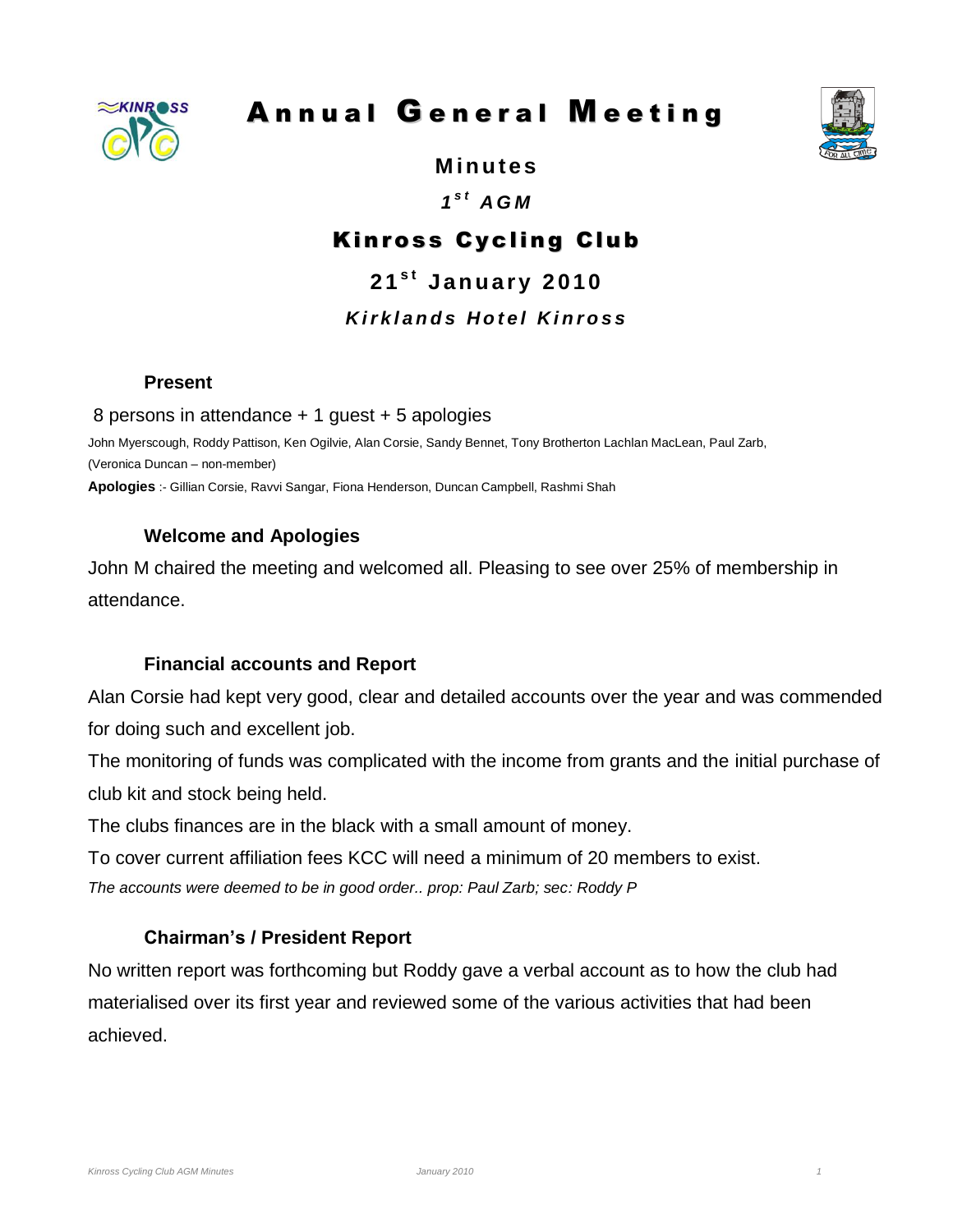#### **Election of Committee**

Roddy P, John M and Alan C all agreed that they would be prepared to continue for another year in the capacities of Chairman, Secretary, and Treasurer.

This was carried un opposed & unanimously

There were no other volunteers to come on the committee. This is a slight area of concern. Although other members are specifically involved with KCC; Tony B-Kit Manager, Gillian C-Membership Sec, Niall L-Web Master. More members on the committee would bring in fresh ideas, allow for jobs to be shared and person would be better prepared to take over the main posts of chairman, secretary and treasurer.

# **Subscriptions**

After some discussions, including a discounted 5 year membership, it was carried unanimously that the level of subs should be held as 2009 at £10 for 2010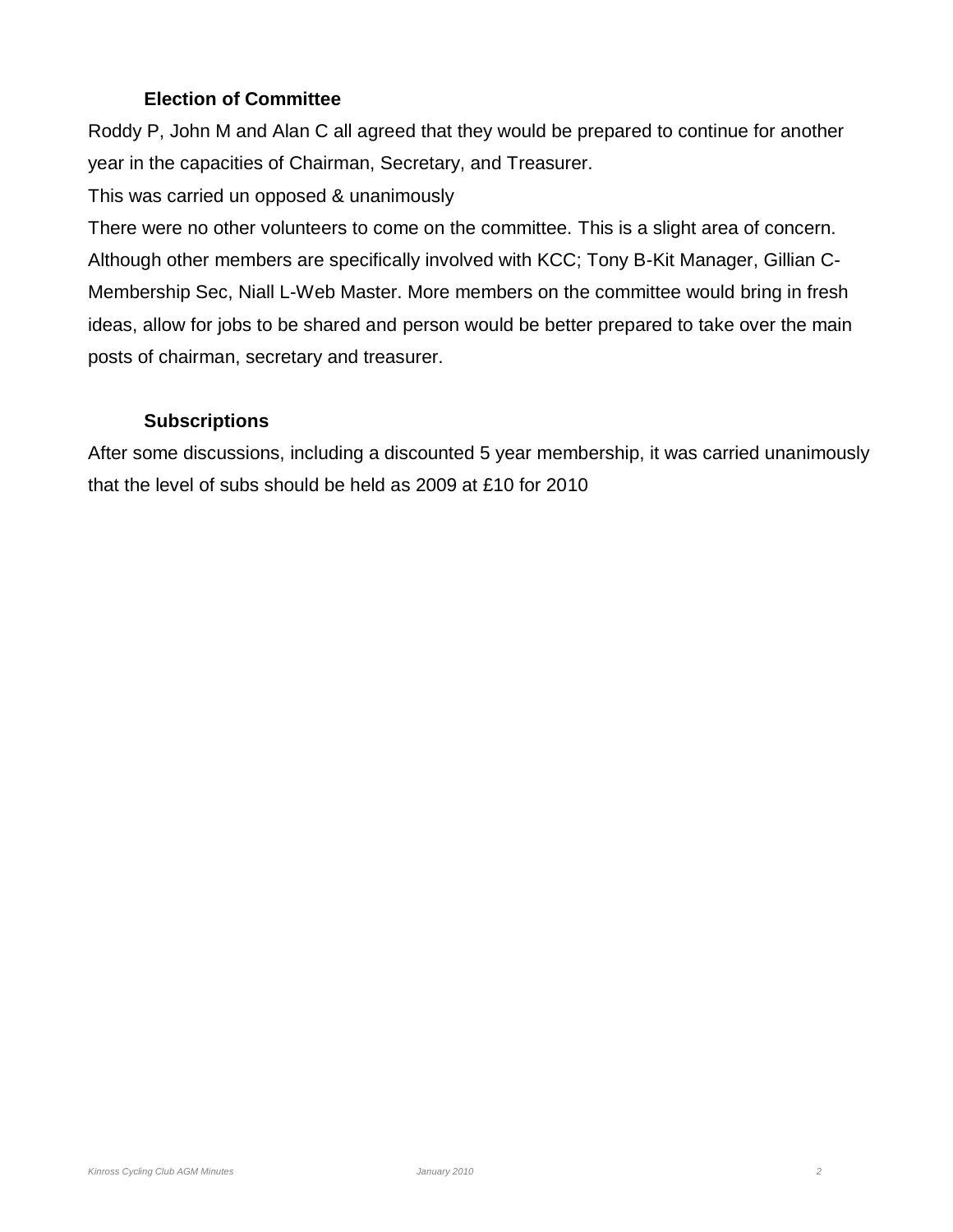# **AOCB & General Discussions**

## **Group rides**

Roddy P to produce a more organised run schedule starting from February giving at least once a month a suggested route. There will be on offer 2 group rides both starting from the new High School. **Group 1** starting 9:00am and lasting up to 3 hours with an average sped of 17 – 20 mph. A **Group 2** ride will start at 9:30 am and last approx 2 hours at an average speed of 12 – 15 mph.

#### **Summer Midweek rides**

These would start first Thursday in April at 6:30pm but this start time may be review latter in the summer is riders would prefer a 6:45 or 7:00pm start.

#### **Chain gangs**

It was debated how best to introduce some chain riding into the rides.

#### **Web site**

The web site should be mainly structure for a new person interested in coming out for a ride for the club for the first time and is looking to find out if KCC is for them.

All to be encouraged to put ideas forward to Niall L...when and where we meet, how far and how fast we go etc. Some encouraging notes to encourage person to come out with us.

Roddy and others need access to be able to update web site.

#### **Give it a Go!**

The 2009 give it a go day was a great success. This should be repeated at least once and preferably twice in 2010.

The date for the next 'Give it a Go!' day was agreed as  $1<sup>st</sup>$  Sunday in May.

#### **Awards Night**

Roddy P had booked table at Peter Chan's in Kinross. £11 / person foe 3 courses is very favourable.

#### **Social events**

Possible ideas included;

- Mountain bike ride
- Trip to ride at Manchester Velodrome